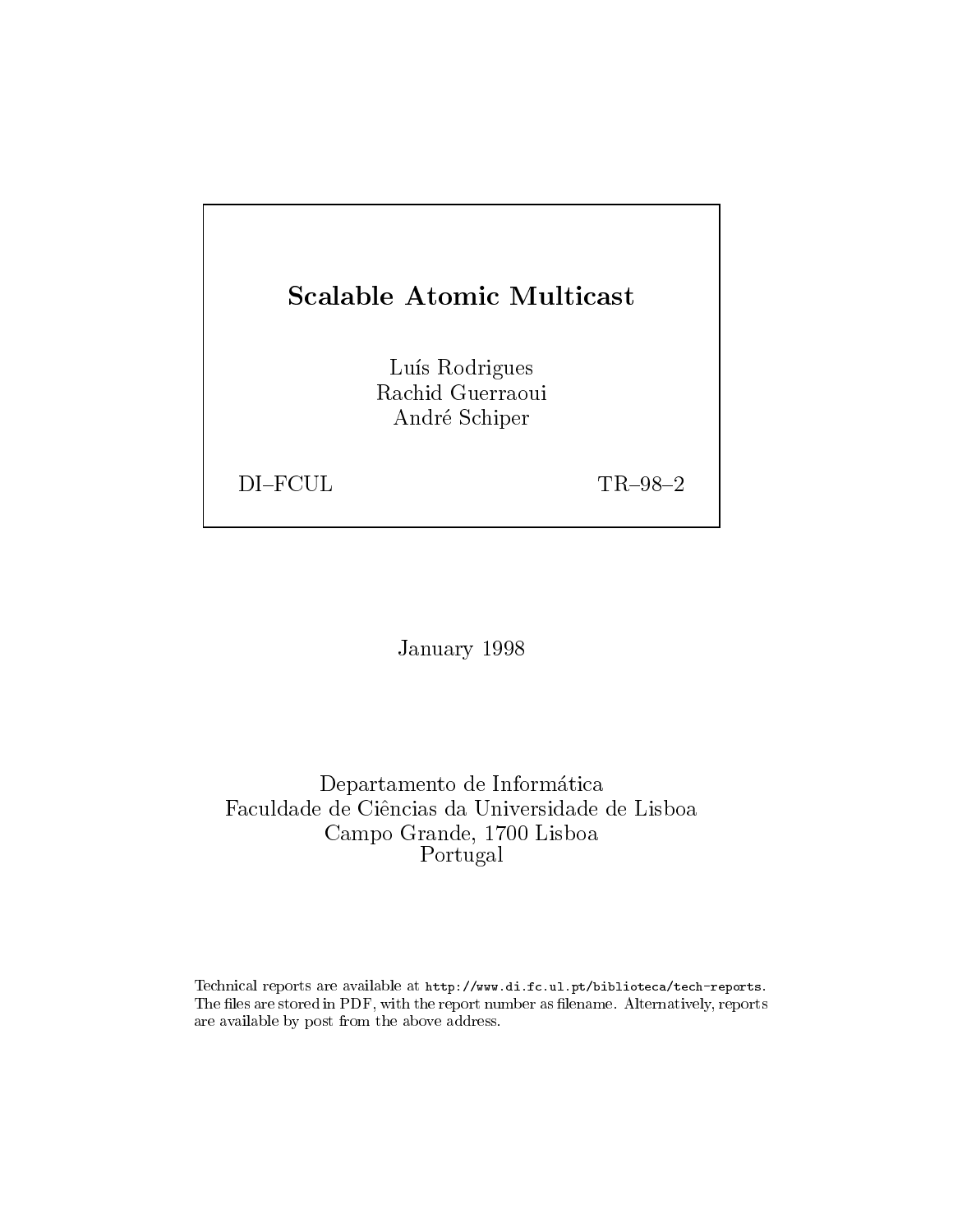## Scalable Atomic Multicast

Luís Rodrigues\*

Rachid Guerraoui

Andre Schiper

DI-FCULLisboa, Portugal

DI-EPFLLausanne, Switzerland  Lausanne, SwitzerlandDI-EPFL

January 1998

### Abstract

We present a new scalable fault-tolerant algorithm which ensures total order delivery of messages sent to multiple groups of processes. The algorithm is scalable in the sense that: (1) any process can multicast a message to one or more groups of processes without being forced to jointhose groups; (2) inter-group total order is ensured system-wide but, foreach individual multicast, the number and size of messages exchanged depends only on the number of addressees; (3) failure detection does not need to be reliable.

Our algorithm also exhibits a modular design. It uses two companion protocols, namely <sup>a</sup> reliable multicast protocol and <sup>a</sup> consensus protocol, and these protocols are not required to use the same communicationchannels or to share common variables with the total order protocol. This approach follows a design methodology based on the composition of (encapsulated) micro-protocols.

#### $\mathbf{1}$ Introduction

Totally ordered multicast is a fundamental abstraction for building distributed reliable applications. In this paper we propose a new algorithm to implement total order multicast, named SCALATOM (SCALable ATOmic Multicast), which is particularly well suited for large scale applications.

#### $1.1$ Characteristics of SCALATOM

A total order broadcast primitive (sometimes called atomic broadcast) enables to send messages to all the processes in a system, with the guarantee that all processes agree both on either to deliver or to not deliver a message, and the order according to which the messages are delivered. Contrary to a broadcast

Copyright 1998 IEEE. Section of this report were Published in the Proceedings of IC3N'98, 12-15 October 1998 in Lafayette, Louisiana. Personal use of this material is permitted. How ever, permission to reprint/republish this material for advertising or promotional purposes or for creating new collective works for resale or redistribution to servers or lists, or to reuse any copyrighted component of this work in other works, must be obtained from the IEEE. Contact: Manager, Copyrights and Permissions / IEEE Service Center / 445 Hoes Lane / P.O. Box 1331 / Piscataway, NJ 08855-1331, USA. Telephone: + Intl. 732-562-3966.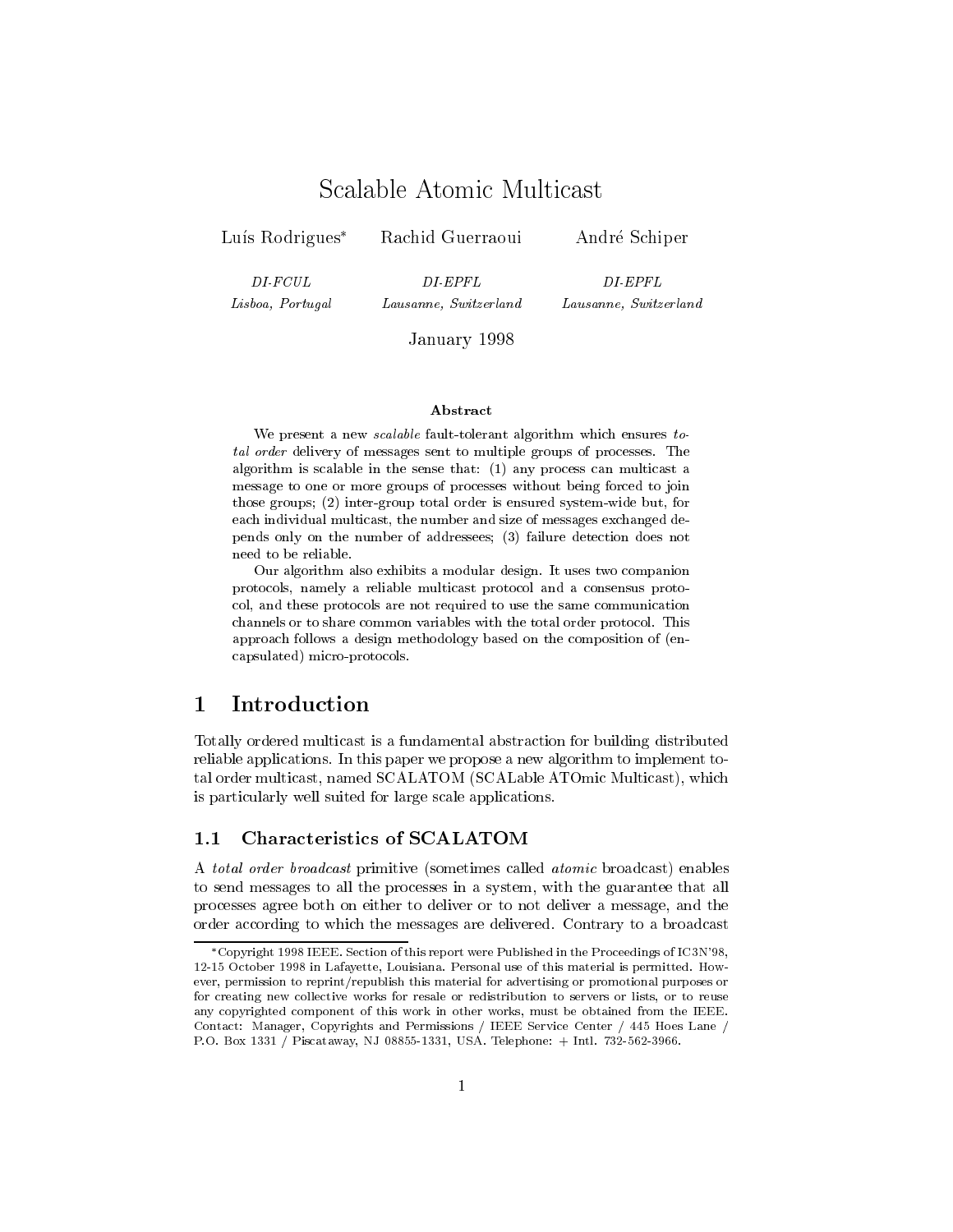that is targeted to the set of all the processes in a system, a multicast can be targeted exclusively to a subset of the processes. Similarly to total order broadcast, total order multicast ensures that the addressees of every message, agree either to deliver or to not deliver the message, and no two processes deliver any two messages in a different order.

In this paper we assume a multicast model where processes are organized into multicast groups. This model corresponds to the practical situations where process groups are used to manage replicated ob jects (each group represents a logical replica). A fundamental aspect of our approach isthat it assumes an open model, i.e., senders do not need to join groups they send messages to, and can potentially send messages to any group in the system with global guarantees of inter-group total order. This differs substantially from a model offering just local total order  $[4, 16, 23]$ <sup>1</sup>.

To illustrate the interest of supporting an open model consider the following example, ilustrated by Figure 1, where different providers (clients) advertise their products through many different brokers (servers). Providers disseminate updates about availability and prices of their products through multicasts sent to the set of registered (interested) brokers. Different brokers represent different sets of providers. For availability, brokers are replicated, and total order is used to maintain replica consistency. Using an open model, updates can be disseminated in a single totally ordered multicast. In contrast, if a closed model offering local order was used, all brokers would need to belong to the same group. An alternative approach would be to decouple each update in several multicasts, one for each group, but in this case the "all-or-nothing" property of a single multicast is lost: in the event of the sender's failure, some brokers may receive an update and others may not, leading to undesirable inter-broker inconsistencies.

The motivation of our work is to support an open model of multicast com munication in a scalable manner. Before presenting our algorithm, we start by clarifying some issues related to scalability issues in total order algorithms.

#### On scalability issues for total order multicast  $1.2$

One might implement a total order multicast algorithm with a total order broadcast. Indeed, in the set of all the set of all the system, and let  $\mathcal{C}_{\mathcal{A}}$  $\mathrm{Det}(m) \subset \Omega$  denote the subset of the processes to which the message m is mul- $\alpha$  ,  $\alpha$  and  $\alpha$  are pair (m)  $\alpha$  is the processes to all the processes in  $\alpha$ , and  $\beta$ the total order broadcast primitive; (2) a process  $p_i \in \Omega$  delivers m only if  $p_i \in \text{Dst}(m)$ . With this transformation and even if  $\text{Dst}(m)$  is a small subset of , a multicast is as costly as a broadcast, since all the processes in the system are involved in the algorithm, even those that are not concerned with the *message m.* Such a multicast algorithm is hence inherently non-scalable.

Guerraoui and Schiper introduced the notion of participant minimality to characterize "genuine" multicast algorithms  $[14]$ . Roughly speaking, the participant minimality property requires that the execution of the algorithm implementing the total order multicast of a message m to a destination set  $Dst(m)$ involves only the sender process, and the processes in  $\text{Dst}(m)$ . The same authors

 $1$ Local total order does not prevent processes in intersecting destination sets to deliver messages in different orders. messages in dierent orders.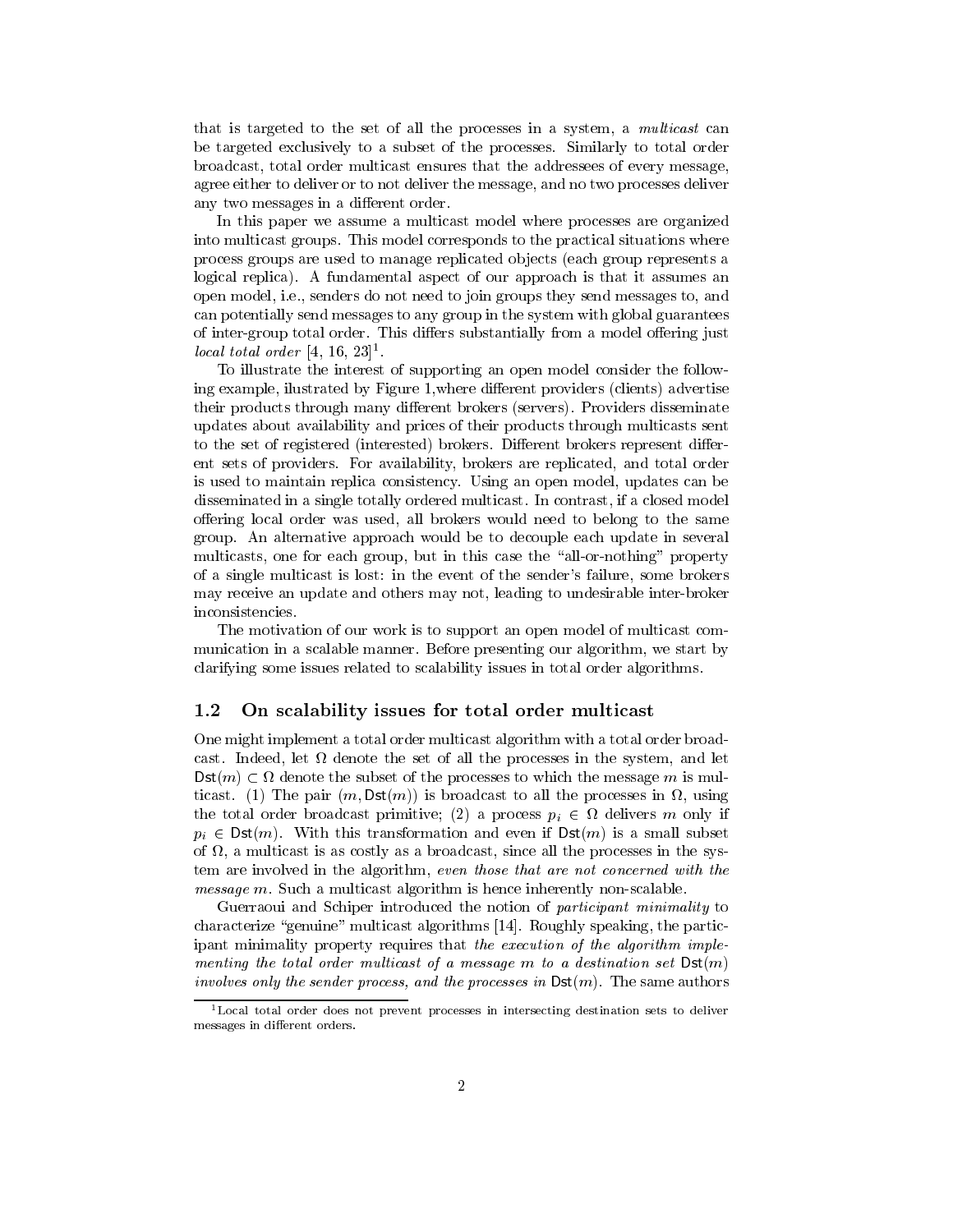

Figure 1: Open multicast model

have proposed a total order algorithm that satisfies this property. However, the algorithm relies on causal order delivery of messages, which implicitly means that the size of the messages exchanged is a function of the total number of processes in the system. We go a step further in this paper by introducing the property of message size minimality, which requires that the size of the messages in the protocol implementing the total order multicast of a message <sup>m</sup> to a destination set  $Dst(m)$ , is a function of the number of processes in  $Dst(m)$ (i.e., and not a function of the total number of processes in the system).

The SCALATOM algorithm presented in this paper is also scalable in other dimensions. First, a process can multicast a message to one or more groups in the system without being forced to join those groups; thus group size does not grow with the number of clients. Second, SCALATOM relies on underlying components that are also scalable, namely a reliable multicast and a consensus protocol, and SCALATOM does not depend neither on specic implementations of these components, nor on implicit inter-dependencies among them. Finally, SCALATOM does not make strong assumptions on the underlying communication system, namely it does not assume neither reliable failure detection nor causal (or even fifo) ordering of messages.

None of the total order multicast algorithms we know about reaches SCA-LATOM's degree of full scalability. Previous total order multicast algorithms either  $(i)$  implement just *local total order*, e.g., [4, 16, 23, 22], or  $(ii)$  do not satisfy the participant minimality property, e.g.,  $[1, 6, 5, 7, 9, 19]$ , or  $(iii)$  do not satisfy the message size minimality, e.g.,  $[14]$ , or  $(iv)$  require a group membership service that can exclude correct processes from the groups  $[3]$ , or  $(v)$ require a failure detector that never makes any false suspicion, which is known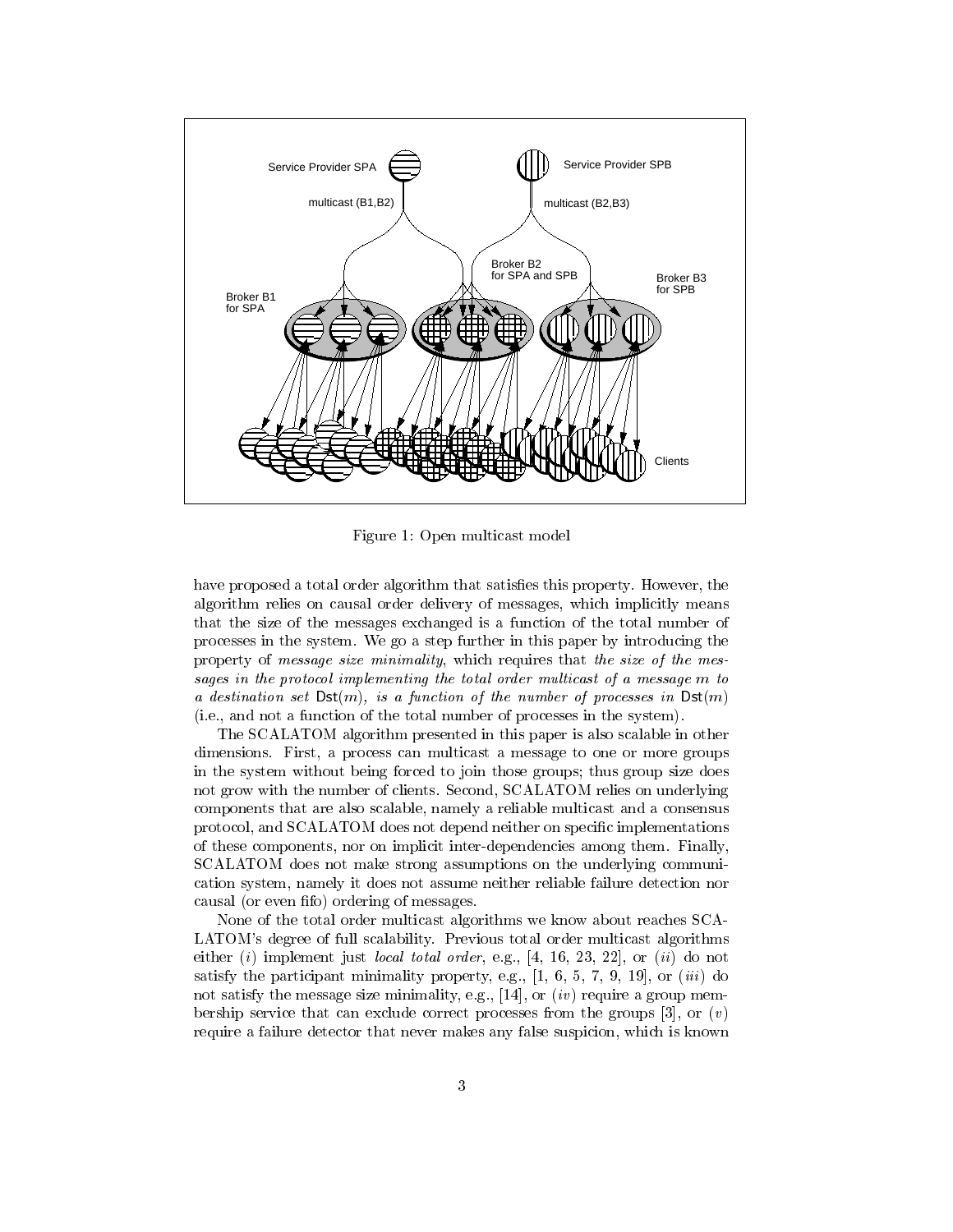to be unrealistic in large scale systems that can be subject to link failures, e.g., [12, 18, 25].

In comparison with previous non-scalable total order multicast algorithms, SCALATOM has a higher latency degree, and this points out an interesting trade-off between scalability and latency. For instance, SCALATOM requires two more communication steps than an algorithm based on the broadcast algorithm of [5], which does not satisfy neither participant minimality nor message size minimality, and SCALATOM requires one more communication step than the MTO algorithm of  $[14]$ , which satisfies participant minimality but not message size minimality.

#### $1.3$ Overview of the paper

The rest of the paper is structured as follows. We first present the design and structure of SCALATOM in Section 2. Section 3 gives the system model and recalls some definitions. Section 4 describes the SCALATOM algorithm. Section 5 discusses related work, and compares the cost of SCALATOM with that of previous total order multicast algorithms. Section 6 concludes the paper. The correctness proofs of the SCALATOM algorithm are in the Appendix.

#### $\overline{2}$ Achieving scalable atomic multicast

This section presents the design principles we have followed in the conception of the SCALATOM algorithm. We start by introducing the intuition behind our algorithm, making the bridge to previous algorithms that follow the same principle. Then we discuss the structure of SCALATOM, giving emphasis to its modular structure.

#### 2.1 Principle of SCALATOM

SCALATOM is inspired by the Multicast Total Order Algorithm (MTO) of Guerraoui and Schiper [14], which, in turn, was inspired by an algorithm of Skeen [24]. Skeen's algorithm satisfies the participant minimality property, but can only be correct under the assumption of a perfect failure detector. MTO does not assume a perfect failure detector (nor a membership service), but requires causally ordered messages. This assumption restricts the scalability of MTO, as the size of causal information that needs to be piggybacked with each protocol message can be of the order of  $n$  , where  $n$  is the total number of processes in the system (i.e., MTO does not satisfy the message size minimality  $\text{property}$ ).

The motivation of this paper was to design an algorithm which does not depend on causal order but which still ensures the same useful properties as MTO. Although our SCALATOM algorithm shares some similarities with Skeen's algorithm and MTO, there are also significant differences. Before clarifying these differences, we first start by describing the basic structure, common to all protocols.

 $^{2}$ The conservative implementation of causal order presented in [4] would not lead to violate the message size minimality property, but requires a group membership service.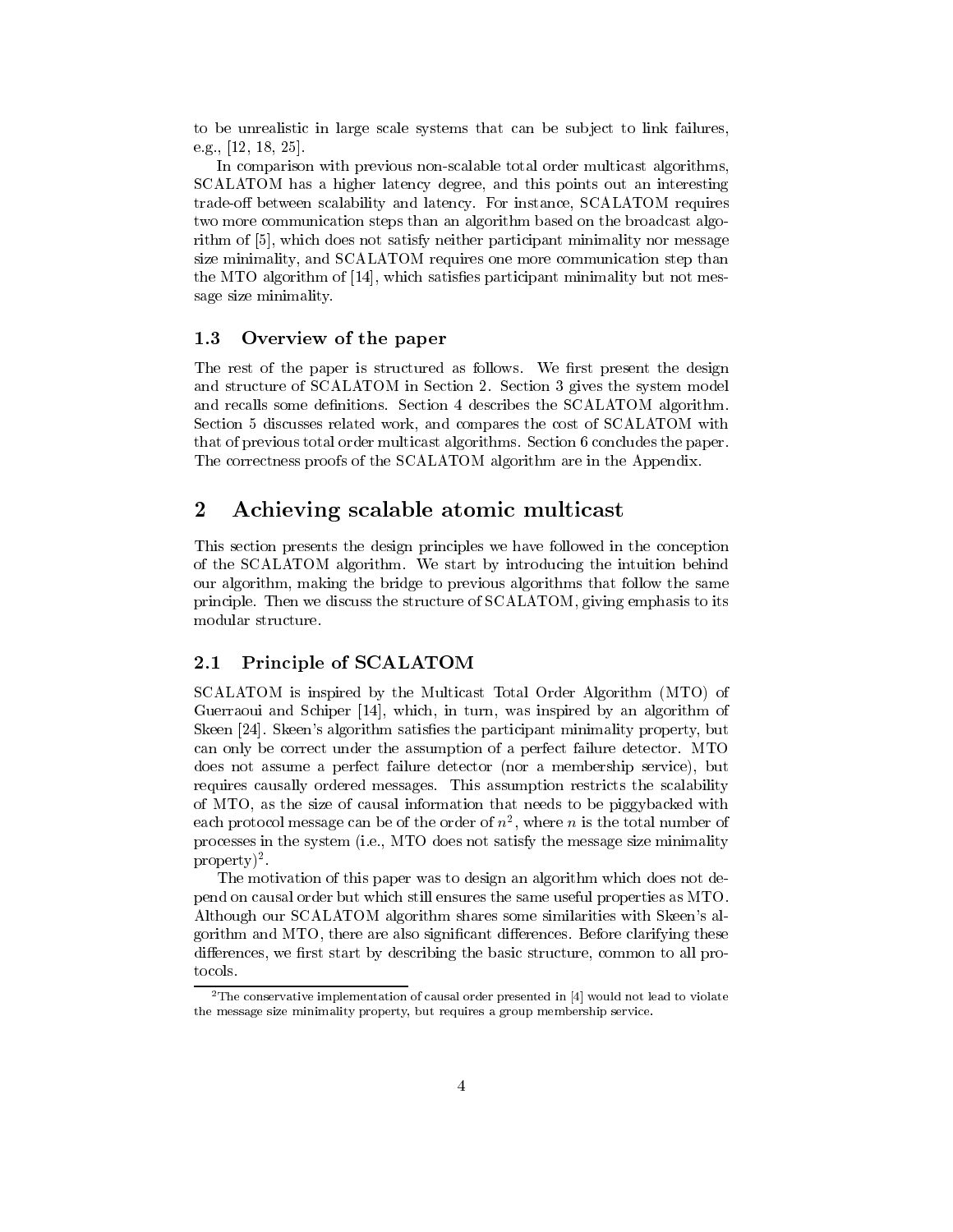In all three algorithms, the main idea consists in defining a unique sequence number for every message that is multicast, and delivering the messages according to their sequence numbers. The three algorithms perform the following steps.

1. Messages are reliably disseminated to all addressees.

2. Participant processes (sender and addressees of messages) receive multicast messages, assign timestamps to these messages, and keep these messages in a *pending buffer*.

3. For each message  $m$ , participants agree on a unique  $Sequence$  Number, noted  $SN(m)$ , which is computed using, as input for the agreement, the timestamps assigned to m. Messages which have been assigned a SN are moved from the pending queue to a *delivery queue*, where they are inserted in the order of their sequence number.

4. For each message m, participants compute the set of messages that can potentially be assigned a SN lower than  $SN(m)$ . We name this set, the *Potential* Predecessor Set of m, noted PPS(m).

5. Finally, messages are delivered in the order of their sequence number SN. The message <sup>m</sup> at the head of the delivery queue is delivered, as soon as all messages in PPS(m) have already been assigned a sequence number and inserted in the delivery queue.

We now briefly describe how each of the three algorithms (i.e., Skeen's algorithm, MTO and SCALATOM) perform these steps. For clarity of presentation, we consider a single group multicast.

Skeen's algorithm. Skeen's algorithm is simple, thanks to the very strong assumptions on which it is based (the original version assumes a failure-free system, and a fault-tolerant version requires a perfect failure detector). According to this algorithm, timestamps are incremented every time a message is sent or received. For every message  $m$ , all correct addressees must participate in the agreement on a sequence number SN (hence the need for a perfect failure detector) and SN is the maximum timestamp of all timestamps assigned to  $m$ by the correct addressees of m. The potential predecessor set  $(PPS)$  for a message  $m$  is trivially computed when the decision on the sequence number  $SN(m)$ is reached:  $PPS(m)$  is the set of messages in the pending queue with a lower timestamp than SN(m).

MTO. In the MTO algorithm of Guerraoui and Schiper, timestamps must also be updated by all messages, including the ones used to reach agreement. For every message  $m$ , only a majority of correct addressees needs to compute the sequence number  $SN(m)$ , and the failure detector does not need to be perfect. A consensus-like protocol is used to ensure that all participants agree on the same sequence number. The potential predecessor set  $PPS(m)$  for a message m is also computed when the decision on  $SN(m)$  is reached:  $PPS(m)$  is the (complete) set of messages in the pending queue (and not only those in the pending queue with a lower timestamp than  $SN(m)$ . The MTO algorithm depends on causal order to ensure that the pending queue contains  $PPS(m)$  when the decision is reached.

SCALATOM. In our SCALATOM algorithm, timestamps are only incremented when messages that are multicast are first received or when a new sequence number is computed. The sequence numbers are computed exactly as in MTO. However, the computation of PPS is quite different. Since SCA-LATOM does not depend on causal order, there is no guarantee that, for every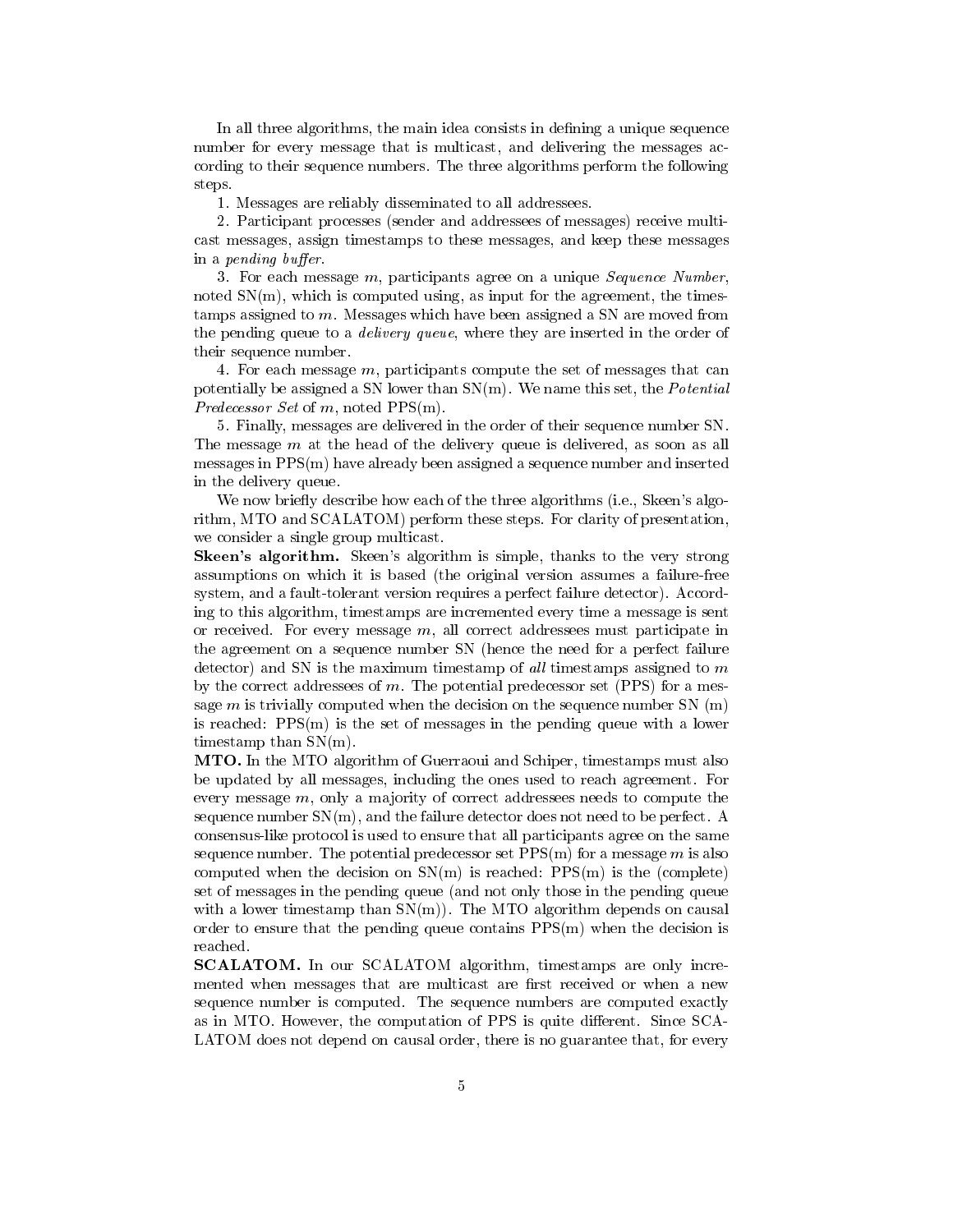message m, the pending queue contains  $PPS(m)$  when  $SN(m)$  is decided. Thus, SCALATOM requires an additional step to accurately compute PPS(m). The computation of PPS(m) is performed locally inside a group, based only on gossip information exchanged among processes belonging to the same group.

### 2.2 The structure of SCALATOM

Fault-tolerance is achieved in SCALATOM using several sub-protocols: (1) a reliable multicast used to issue the message  $(R\text{-}multicast, \text{ see Fig. 2}), (2)$  a send primitive to disseminate timestamps and gossip information, (3) a uniform consensus protocol noted Consensus, used to compute the sequence number (Fig. 2), and (4) a local function to compute the potential predecessor set of each message based on gossip information.



Figure 2: Principle of the SCALATOM algorithm

We believe the use of a modular approach in the implementation of a total order algorithm is also a key factor to achieve scalabity [17]. A modular construction based on the composition of encapsulated components allows the protocol to be optimized for different environments, simply by adapting the implementation of sub-protocols. SCALATOM uses a modular approach since the correctness of the protocol does not depends on a specic implementation of reliable multicast or uniform consensus. These sub-protocols do not need neither to share any common variable. Figure 3 illustrates the composition of modules required to implement SCALATOM.

### System model and definitions 3

Before presenting the algorithm in details, we first describe the system model and define the companion services that are required to support SCALATOM.

### 3.1 Asynchronous system

which consider a distribution of a distributed system composed of a set of a set of processes at the set of a s  $\{p_1, p_2, \ldots, p_n\}$  completely connected through a set of channels. Communication is by message passing, asynchronous and eventually reliable. Asynchrony means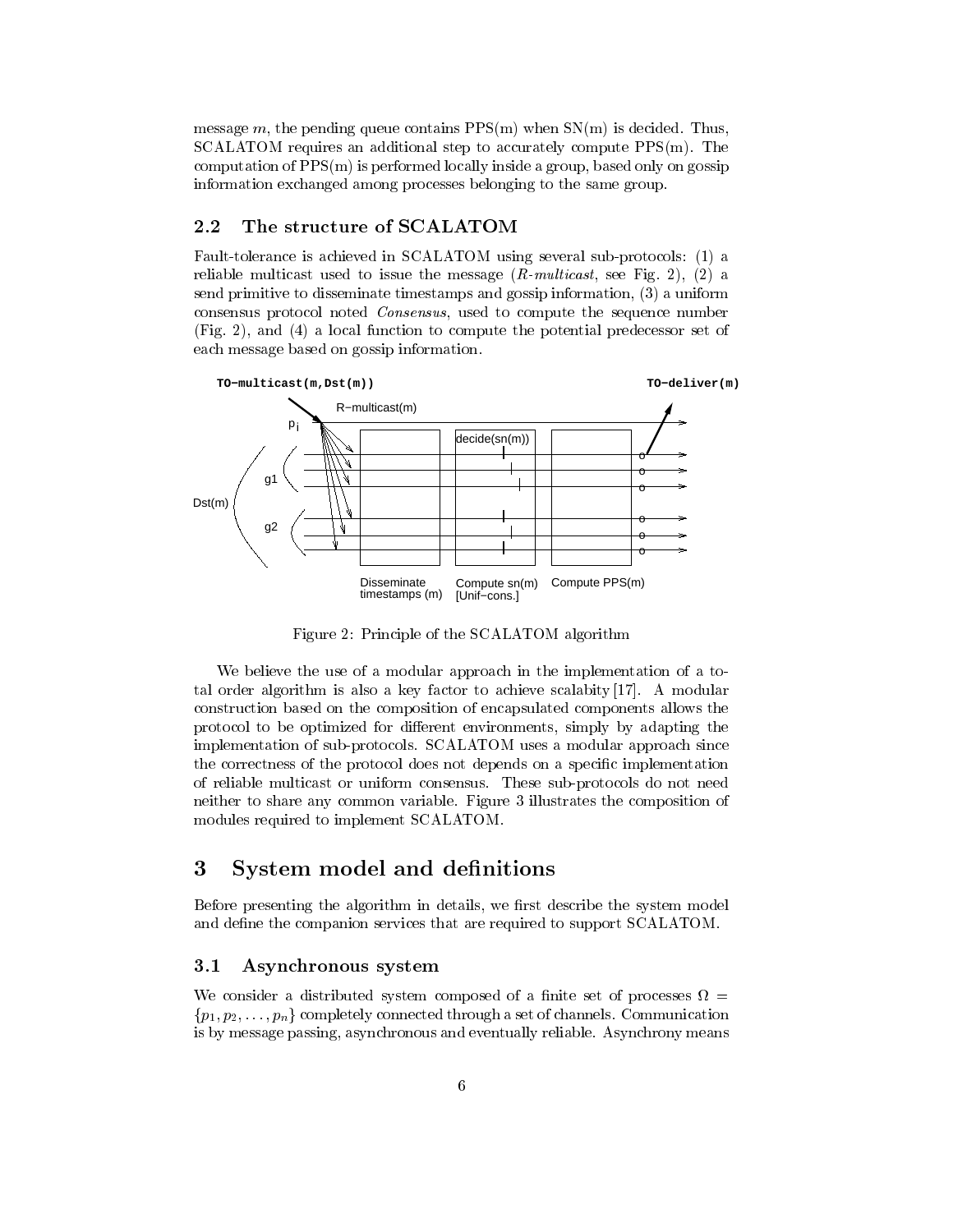

Figure 3: SCALATOM building blocks

that there is no bound on communication delays, nor on process relative speeds. An eventual reliable channel ensures that a message sent by a process  $p_i$  to a process  $p_i$  is eventually received by  $p_i$ , if  $p_i$  and  $p_j$  are correct (i.e., do not rail)". An eventual reliable channel can be implemented by retransmitting lost or corrupt messages. Processes fail by crashing (we do not consider Byzantine failures). A correct process is a process that does not crash in an infinite run.

A process  $p_i \in \Omega$  may (1) send a message to another process (send event), (2) receive a message sent by another process (receive event), (3) perform some local computation, or (4) fail.

#### $3.2$ **Failure detectors**

Given the impossibility of reaching consensus in asynchronous systems [11], alternative system models have been defined: partially synchronous [8], timed asynchronous [10], and asynchronous augmented with failure detectors[5]. In this paper we follow the later model. We consider failure detectors in class  $\Diamond S$ (*Eventually Strong*), the *weakest* class of failure detectors that allow to solve consensus and atomic broadcast/multicast problems [5]. Failure detectors are required to solve consensus but are not otherwise used in the SCALATOM algorithm.

### 3.3 Total order multicast to multiple groups

We assume that the set of processes is partitioned into non-intersecting groups  $g_i$ , and messages are multicast to groups. Given a message m, we note  $\text{Dst}(m)$ the set of process groups to which  $m$  is multicast. Total order multicast is  $\alpha$  defined on the set  $\beta$  , the primitives (1) T  $\beta$  models of  $\beta$  ,  $\beta$  ,  $\beta$  ,  $\beta$  ,  $\beta$  ,  $\beta$  $m \sim 2$  Dstriver (2) To-delivere (2) To-delivery matrix is the corresponding delivery of  $m$ . When a process  $p_i$  executes TO-multicast $(m, \text{Dst}(m))$  (resp TO-deliver $(m)$ ), we say that  $p_i$  "TO-multicasts m" (resp "TO-delivers m"). The properties of the primitive TO-multicast [16] are listed in Table 1.

<sup>3</sup>This does not exclude link failures, if we require that any link failure is eventually repaired.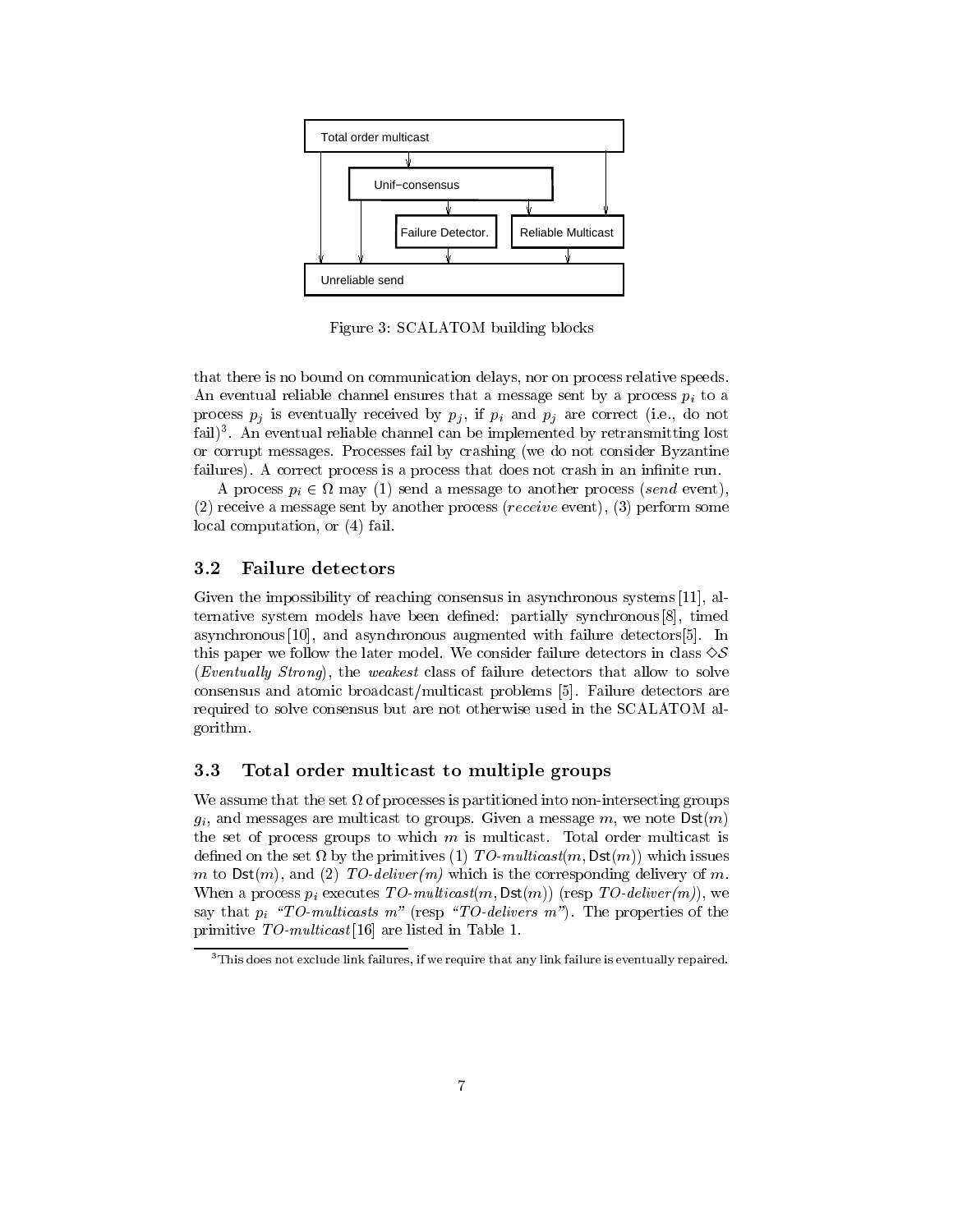**TO1** - Uniform Agreement: Consider  $TO$ -multicast $(m, \text{Dst}(m))$ . If a process in  $\text{Dst}(m)$  (correct or not) has  $T\cup$  achivered m), then every correct process in Dst(m) eventually  $T\cup$  achivers(m).

**TO2** - Termination: If a correct process  $TO\text{-}multicasts(m, \text{Dst}(m))$ , then every correct process In  $D$ st( $m$ ) eventually  $10$ -delivers( $m$ ).

**TO3** - Uniform Total order: Let  $m_1$  and  $m_2$  be two messages that are TO-multicast. We note  $m_1 < m_2$  if and only if a process (correct or not) TO-delivers  $m_1$  before  $m_2$ . Total order ensures that the relation <sup>&</sup>lt; is acyclic.

Table 1: Total order properties

#### 3.4 Reliable multicast.

We assume the existence of a *reliable* multicast primitive, denoted  $R$ -multicast $(m, Dst(m))$ , and the corresponding reliable delivery primitive, denoted R-deliver $(m)$ . The primitive R-multicast $(m, Dst(m))$  satisfies the following two properties: (1) (agreement) if a process in  $Dst(m)$  (correct or not) has  $R$ delivered(m), then every correct process in Dst(m) eventually R-delivers(m); (2) (validity) if a correct process  $R$ -multicasts $(m, Dst(m))$ , then every correct process in  $Dst(m)$  eventually R-delivers $(m)$  [15]. An example of a simple implementation of reliable multicast is given in [5].

### 3.5 Qualied ma jority

Let  $f_i$  be the maximum number of processes of group  $g_i$  that can crash, and assume  $f_i < |g_i|/2$  for every group  $g_i$  (i.e., we assume a majority of correct processes in each group). Given  $TO$ -multicast $(m, Dst(m))$ , we define a qualified majority of  $Dst(m)$ , noted  $QM(Dst(m))$ , as any subset of  $Dst(m)$  that contains a majority of processes of every group  $g_i$  in Dst(m). For example, if  $Dst(m)$  ${g_1, g_2}, g_1 = {p_1, p_2, p_3}$  and  $g_2 = {p_4, p_5, p_6}$ , then  ${p_1, p_2, p_4, p_5}$  is a qualified majority of Dst(m), whereas  $\{p_1, p_2, p_3, p_4\}$  is not.

We finally assume the existence of a *consensus* function, which solves the uniform consensus problem [5]. The problem is is defined over of a set of processes  $\Pi$ , each proposes an initial value, and has to decide on a final value, such that  $(1)$ agreement: no two processes decide differently, (2) termination: every correct process eventually decide, and (3) non-triviality: the value decided is one of the values proposed.

#### $3.7$ Summary of notations

To summarize, the following notations are introduced: (1)  $send(m)$  and the corresponding  $receiver(m), (2)$  R-multicast $(m, Dst(m))$  and the corresponding Rdeliver(m), (3) TO-multicast(m,  $Dst(m)$ ) and the corresponding TO-deliver(m), (4) Consensus and the corresponding decide.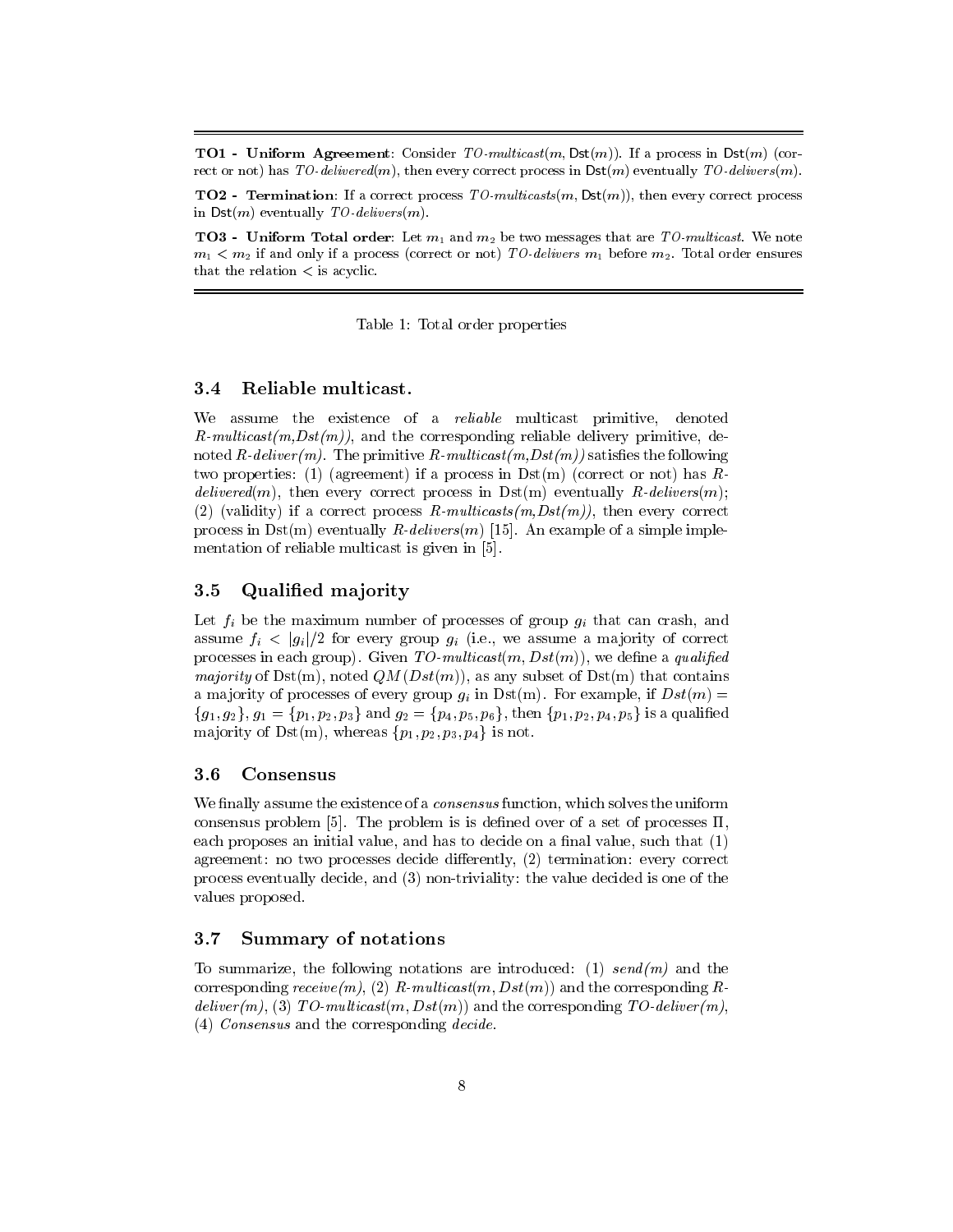#### $\overline{4}$ The SCALATOM algorithm

This section describes SCALATOM. We start by describing the variables and data structures used in the algorithm, and then we describe each step of the algorithm. The lemmas and propositions that are used to state and prove the correctness of the algorithm are given in Appendix.

### 4.1 Variables and data structures

In order to execute the algorithm, each process  $p_j$  maintains the following variables and data structures.

- A logical clock is used to timestamp R-delivered messages. The clock is incremented every time a message is R-delivered and every time a sequence number is decided.
- $\bullet$  1 nree buffers are used to store TO-multicast messages until they are TOdelivered (see Figure 4). When a message  $m$  is R-delivered, it is first inserted in a *pending* buffer. A message  $m$  is kept in the pending buffer until its sequence number is computed. Then  $m$  is moved to a *compute*-*PPS* buffer. Finally, when  $PPS_i(m)$  is computed, the message m is moved from the *compute-PPS* buffer to a *delivery* queue, where  $m$  is inserted in the order of its sequence number.
- $\bullet$  The sequence of pairs (event, associated timestamp) of a process  $p_i$ , is named the process history, denoted history $(p_i)$ . Only two type of events need to be logged in the process history: R-deliver and decide events. The SCALATOM algorithm requires each process to store a subset of its own history as well as a subset of the delivery histories of other correct processes in the same group. To achieve this, processes gossip histories among each others (note that this information is local to each group).



Figure 4: Buffers used in the SCALATOM algorithm

### 4.2 Protocol steps

The algorithm is illustrated in Figure 5. In the first step the message is reliably disseminated to all destination processes; in the second step, the message is timestamped and timestamps are exchanged among destination processes; in the third step a consensus protocol is run to compute the message sequence number (SN) using the timestamps; the fourth step consists in the computation of the potential predecessor set (PPS) for the given message; finally, in the last step, the message are TO-delivered (i.e., delivered to the application). We describe each of these steps with more detail below.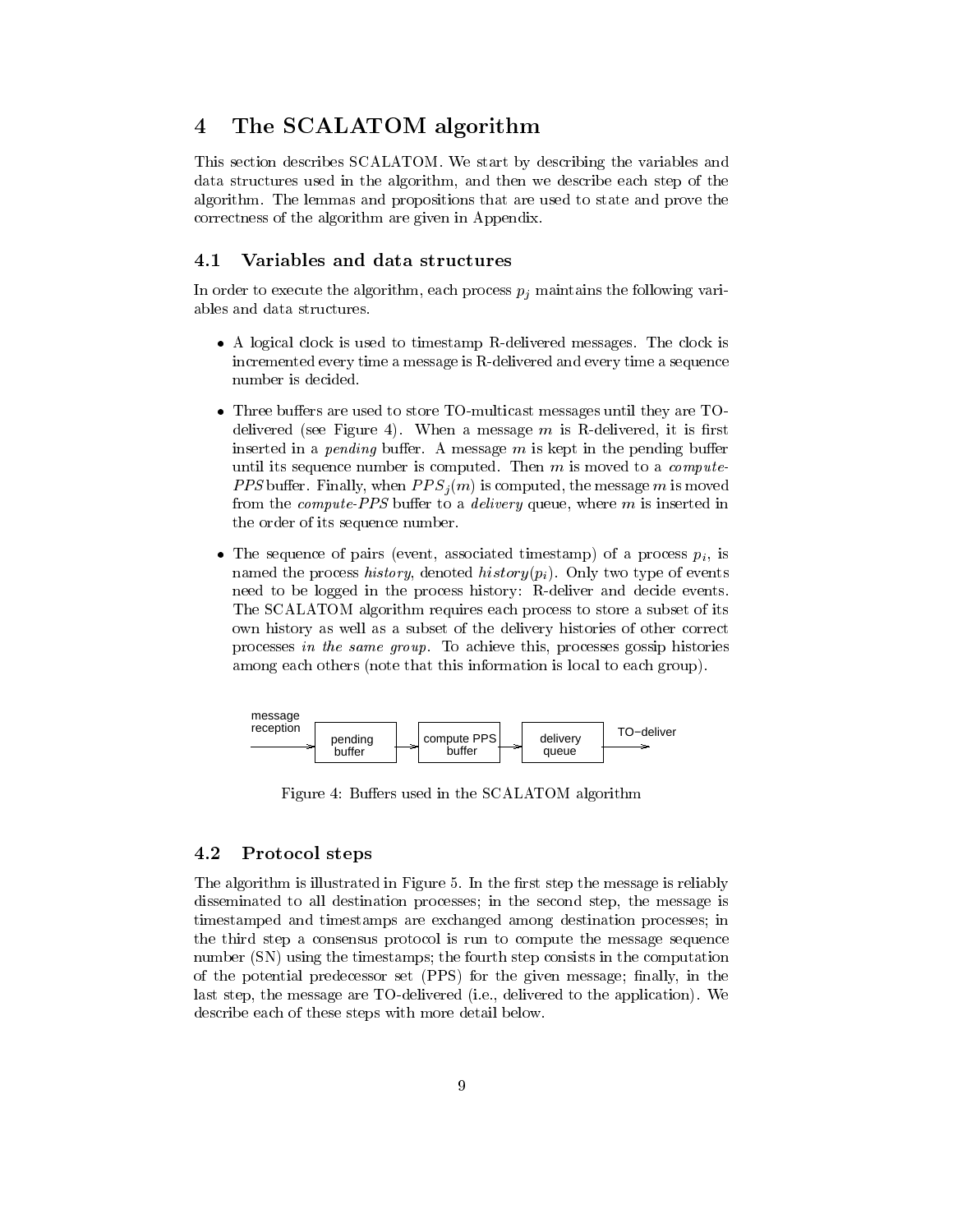

Figure 5: SCALATOM execution steps of process  $p_j$ 

1. Dissemination step This step is initiated when  $TO\text{-}multicast(m, Dst(m))$ is executed by a process  $p_i$ : the message m is R-multicast to Dst(m). Hence, if the sender is correct, or if one addressee R-delivers the message, all correct addressees of  $m$  also R-deliver the message. This also implies that the correct members of every group R-deliver the same set of messages, although not necessarily in the same order.

2. Timestamp dissemination step When the multicast message is Rdelivered at some addressed process  $p$ ,  $p$  performs the following actions:  $p$  assigns a timestamp to the R-delivered message, updating the logical clock accordingly; p sends the timestamp to all processes in Dst(m); then <sup>p</sup> stores the R-delivered message in the pending buffer.

**3. Sequence number computation step** The process  $p$  then waits until it has collected the timestamps from a qualified majority of  $Dst(m)$  in order to invoke the *Consensus* function to compute the sequence number  $sn(m)$ . When the consensus terminates, the sequence number  $SN(m)$  has been computed for m. The local timestamp is updated accordingly, and the message  $m$  is removed from the pending buffer and inserted in the compute-PPS buffer.

4. Potential predecessor set computation step The PPS(m) is computed locally based on gossip information. Thus, an additional communication step is performed among group members to exchange process histories. Note that it is trivial to implement gossip in such a way that each gossip message only carries new entries and not complete mistories .

<sup>4</sup>Additionally, groups with high throughput can piggyback gossip messages with other gossip or data messages.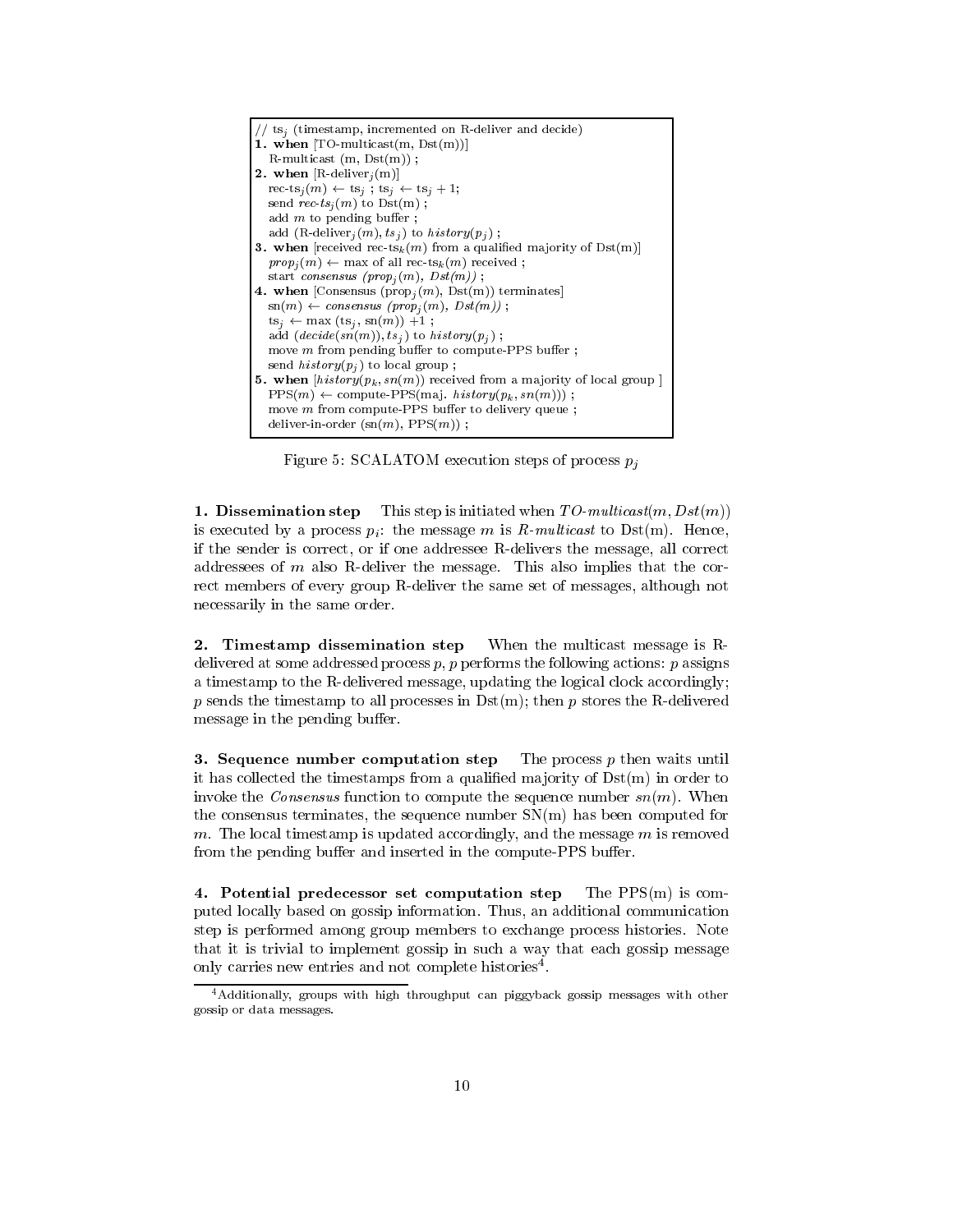Let  $history(p_i, n)$  denote the subset of process  $p_i$ 's history containing all R-delivery events with a timestamp lower than  $n$ . The potential predecessor set of message  $m$  is computed locally, as soon as the process has collected history( $p_i$ , sn(m)) from a majority of group members. The PPS(m) is simply the set of all messages in  $history(p_j, sn(m))$  from this majority. This ensures that PPS(m) contains all messages which sequence numbers can be lower than  $sn(m)$ . It should be emphasized that messages that have been already TOdelivered locally do not need to be inserted in  $PPS(m)$ ; any efficient implementation of the protocol should exclude these messages from PPS computation to avoid unnecessary tests. However, for simplicity of presentation, we omit this optimization. When  $PPS(m)$  is computed, m is removed from compute-PPS buffer and inserted in the delivery queue, ordered according to  $sn(m)$ .

5. Delivery step Finally, a message is TO-delivered when the following condition is met: the message  $m$  is at the head of the delivery queue and all messages in  $PPS(m)$  have been assigned a sequence number and either (i) these sequence numbers are higher than  $\text{sn}(m)$  or (ii) these sequence numbers are lower than sn(m) and the associated messages have been TO-delivered locally.

#### 4.3 Scalability of SCALATOM

Consider a message  $m$  that is TO-multicast to Dst $(m)$ . The Implementation of R-multicast $(m, Dst(m))$  only involves the sender and the processes in Dst(m) [5]. The only message that is R-multicast is  $m$ . Consensus is defined only for processes in  $Dst(m)$  [5], thus it only involves processes in  $Dst(m)$ , and the size of the messages exchanged depend only on  $Dst(m)$ . Finally, the last communication step of the protocol does involve only processes of the same group. Hence SCALATOM satisfies the participant minimality and the message size minimality properties.

#### 5 5 Related work

In this section, we first give an overview of total order algorithms, and then we compare their scalability and performance characteristics with those of SCA-LATOM.

### 5.1 Overview of total order algorithms

In Section 2 we have already surveyed Skeen's algorithm [25], (that inspired the first Isis ABCAST algorithm [3]) and the algorithm from Guerraoui and Schiper [14] (satisfying the participant minimality property but not the message size minimality property). We mention here other total order algorithms for asynchronous systems. Many of these algorithms are broadcast algorithms, e.g. the Chandra-Toueg algorithm [5], the token based algorithms [6, 1], and the sequencer based algorithm given in [19].

The current Isis system [4] implements only local total order. The algorithms based on Lamport's total order algorithm [20], does not satisfy the participant minimality property of a scalable multicast, because the messages are delivered according to the order defined by the timestamps initially assigned to messages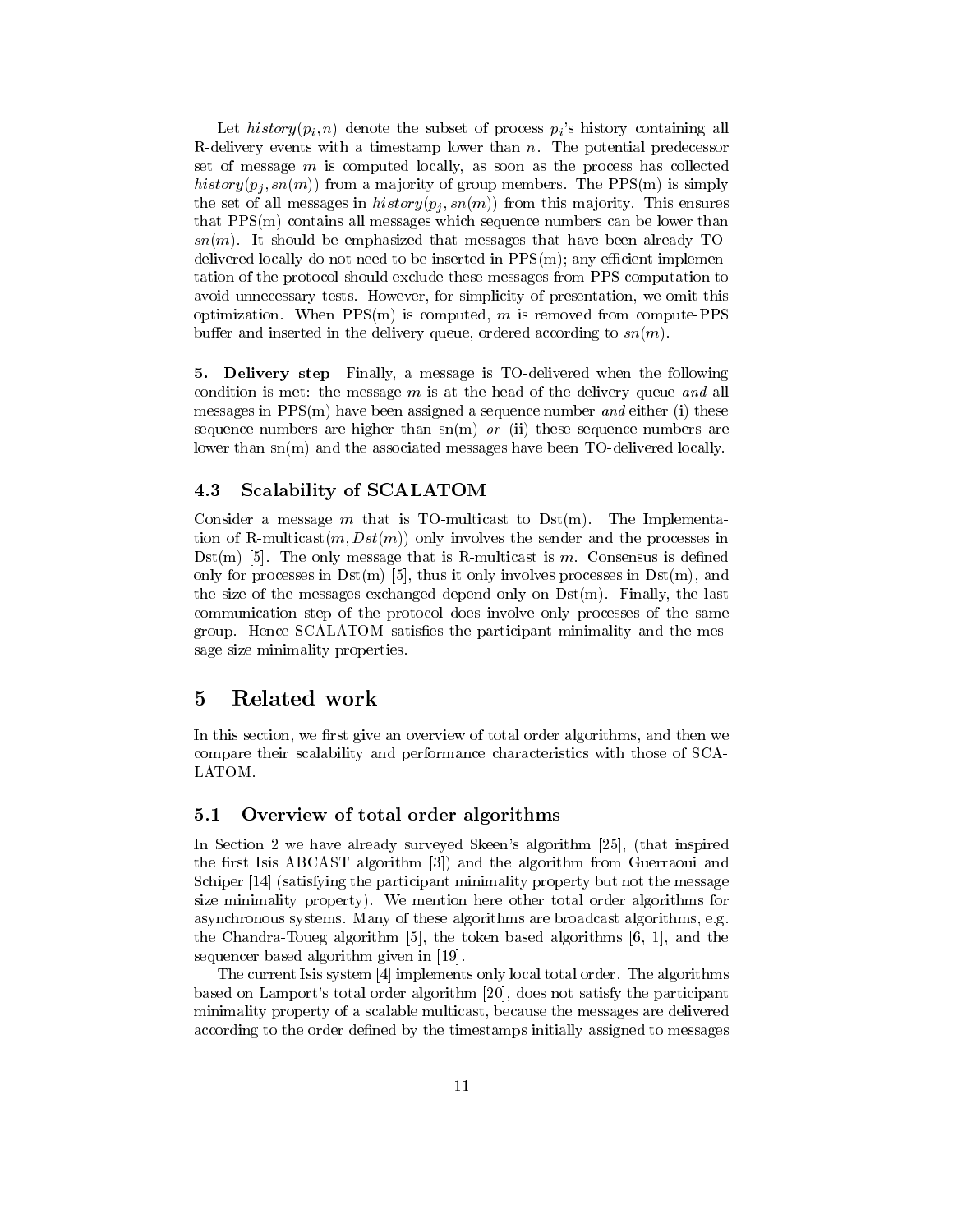at multicast time [7, 1, 9]. Hence, a process  $p$  can deliver a message  $m$ , timestamped  $ts(m)$ , only once p knows that it will receive no further message  $m'$ such that  $ts(m') < ts(m)$ . This might require p to interact with all the processes that can send a message to p. In the case where p can receive a message from any process in the system,  $p$  might need to interact with the whole system. The algorithm presented by Garcia-Molina and Spauster [12], and its extension described in [18], both satisfy the participant minimality property, but both require reliable failure detectors.

### 5.2 Performance comparison

We compare the performance of SCALATOM with those of other total order algorithms. Given the myriad of total order algorithms that can be found in literature, this comparison must be necessarily selective. We have chosen three approaches that can be considered archetypes of many popular total order protocols: the sequencer-site approach, the rotating token-approach, and the symmetric approach. Although these three classes of protocols are based on very different system assumptions (perfect failure detectors or the availability of a membership protocol), they give an approximate idea of what type of costs can be expected. We also compare SCALATOM with the Chandra-Toueg's algorithm andwith the MTO algorithm from Guerraoui and Schiper. These two protocols enable a more accurate comparison given that both are based on unreliable failure detectors of class  $\Diamond S$  [5], and none is based on a membership service.

We analyze the cost of these algorithms in terms of number and size of messages exchanged, and number of communication steps needed to TO-deliver a message . We consider in our analysis only the best case scenario, i.e. runs with no failure and no failure suspicion. This is the most frequent case in practice.

Sequencer-site algorithms. This class of total order algorithms is based on the idea of having an elected process with the role of assigning a sequence number to all messages. This algorithm requires a single communication step in the optimal case where the sequencer is also the source of the message, and two steps in all other cases. This algorithm is inherently non-scalable, even for medium size system, due to the overload of the sequencer. For fault-tolerance, the failure of the sequencer must be reliably detected. Additionaly, system contamination may occur. Contamination can be prevented if sequence numbers are disseminated using reliable uniform multicasts but this obviously adds additional communication steps to the algorithm.

Rotating-token algorithms. Algorithms in this class are similar to sequencersite algorithms, but rotate the role of sequencers among several processes. This provides load balancing and avoids network contention when shared links are used (for instance in LANs) [21]. Unfortunately, in worst case, a message may

 $5$ This measure is less ambiguous than the usual number of "phases". To give an example, the classical two phase commit protocol (2PC) has 3 communication steps [2]: (1) vote request sent from the coordinator to the participants,  $(2)$  reply of the participants sent to the coordinator, and (3) decision sent by the coordinator to the participants.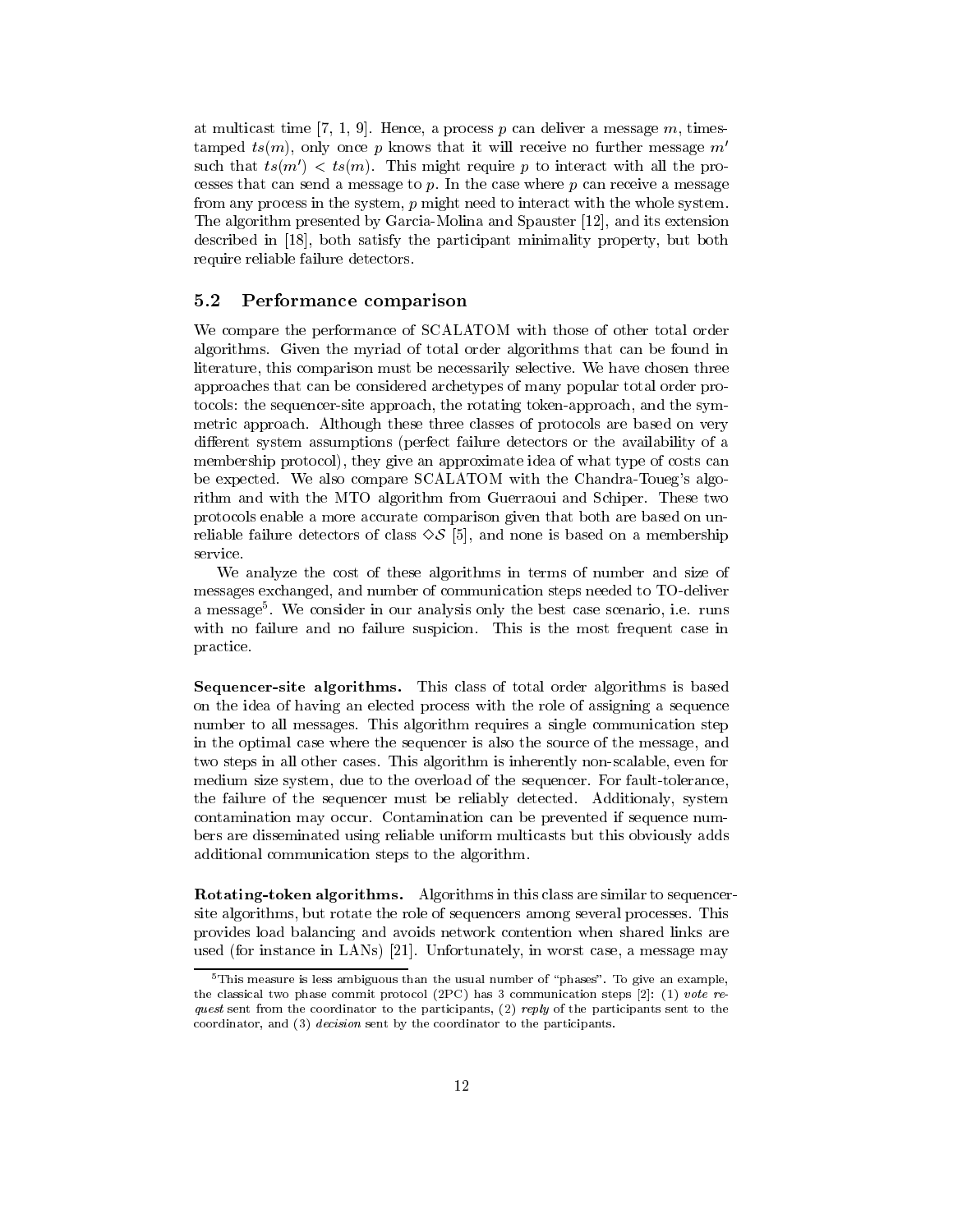wait for complete rotation of the token before it gets assigned a sequence number. Of all the six algorithms discussed, this is the only one where the number of communication steps is a function of the size of the system. This is clearly not scalable.

Symmetric algorithms. These algorithms are based on Lamport's total order algorithm [20], i.e., messages are delivered according to the order defined by the timestamps assigned at multicast time. These algorithms also require the computation of a potential predecessor set for each message before delivery. In most cases, in order to compute  $PPS(m)$ , a process p simply waits until a message with equal or higher timestamp is received from every process that can interact with <sup>p</sup> (FIFO channels are often assumed). An interesting variant described in [7] requires a message to be received from just a majority of the interacting processes but requires the construction of a (causal) message graph. In any case, in order to be live, algorithms in this class require correct processes to periodically multicast messages (or, alternatively, an additional communication step must be forced). Total order can be established in a single communication step when all processes broadcast simultaneously [22], and in two steps in all other cases.

In what concerns the number of messages required, they can be in the order of the group size if a closed model is assumed, i.e., if only members of a group can multicast messages to the group [9]. An open model such as the one assumed in SCALACOM is clearly more scalable since servers can have a very large number of clients. In this model, a symmetric algorithm might force each process to interact with all other processes in the system and thus, the number of messages is a function of the system size.

Chandra and Toueg's algorithm. This algorithm consists of (1) reliably broadcast of message m, followed by (2) the execution of a consensus. Chandra-Toueg's consensus algorithm based on  $\Diamond S$  requires 3 communication steps thus, in the best case, 4 communication steps are required to run the total order broadcast algorithm. In terms of the number of messages, Chandra and Toueg's algorithm requires  $(n-1)$  for the reliable broadcast and  $2(n-1) + (n-1)$  to run consensus, for a total of  $2(n-1)^2 + 2(n-1)$ .

Guerraoui and Schiper's algorithm. The MTO algorithm consists of (1) reliably multicast of message m to  $\text{Det}(m)$ , then (2) the exchange of timestamps among  $\text{Dst}(m)$ , and finally (3) the consensus. Thus, with regard to Chandra and Toueg's algorithm, MTO has an additional communication step (for a total of 5) but generates less messages due to the participant minimality property. Let d denote the number of addressees of a message; MTO generates  $d + (d-1)^2$ messages in the initial R-multicast,  $d(d-1)$  messages to exchange timestamps plus  $2(a-1) + (a-1)^2$  in the consensus, for a total of  $3(a-1)^2 + 4(a-1)^2$ messages. The size of messages is a function of the total number of processes in the system due to the causal order requirement and is at least in the order of  $n$ <sup>-</sup>.

SCALATOM algorithm.Our algorithm follows the same structure as the MTO algorithm, the main difference being the technique used to compute the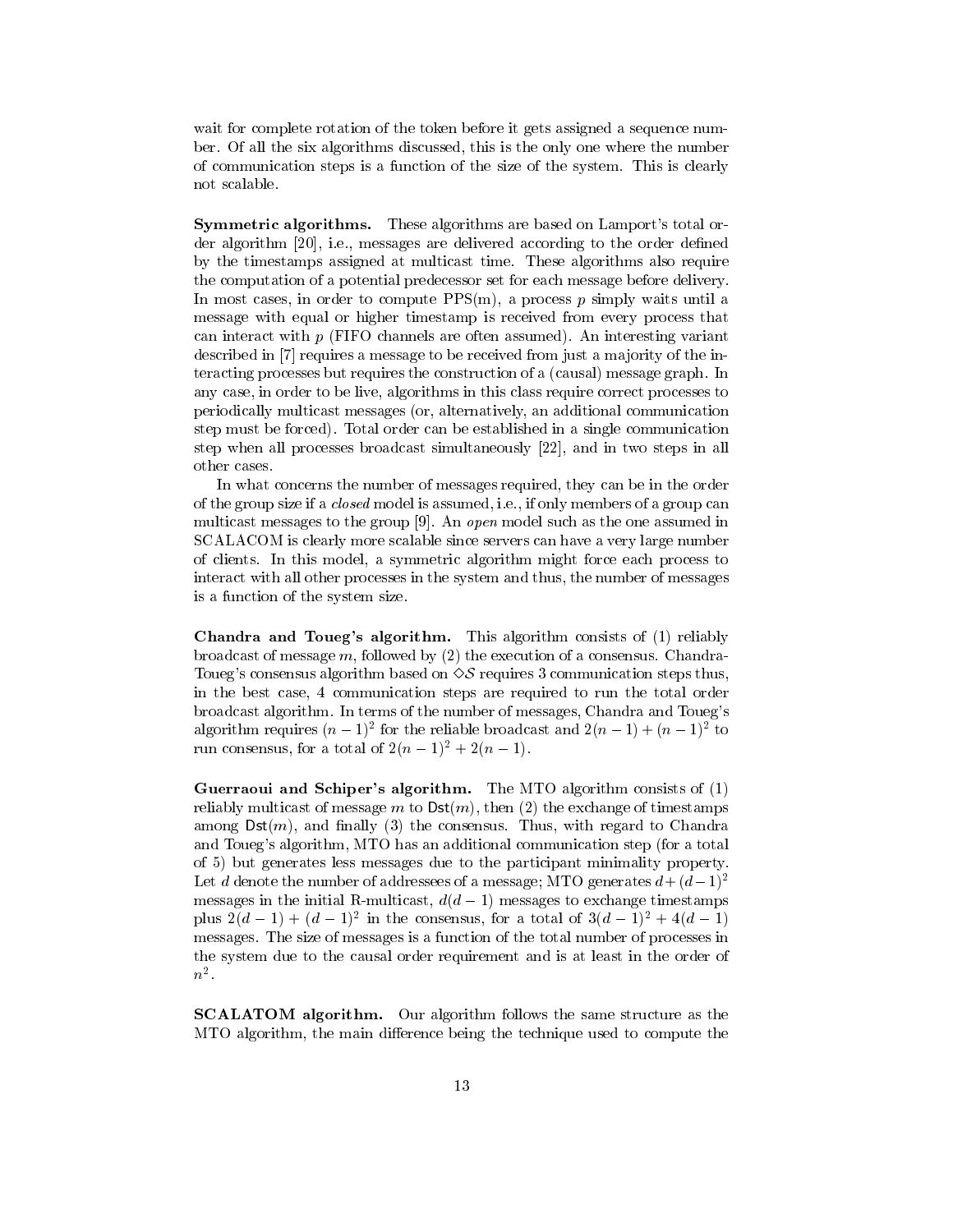potential predecessor set of a given message. Even though the computation of PPS is performed locally, it is based on the construction of a view of the other processes' histories. These views are constructed by the exchange of gossip messages that can trivially be piggybacked with the messages sent to exchange timestamps, so this mechanism is not a source of additional messages. Unfortunately, like the symmetric algorithms mentioned above, without the additional assumptions that messages are periodically sent to every group, liveness cannot be ensured unless an additional communication step is performed. Thus, SCA-LATOM requires 6 communication steps and  $3(d-1)^2 + 4(d-1) + (d-1)^2$ messages. However, SCALATOM satisfies the message size minimality property, which means that message size is a function of the number of participating processes.

|                                          | Com. Steps | Nb. of Mesg.                     | Mesg Size |
|------------------------------------------|------------|----------------------------------|-----------|
| Sequencer-site (broadcast, PFD)          | 2 III      | $2(n-1)$                         | const.    |
| Rotating-token (broadcast, PFD)          | 1 to n-1   | $(n-1)$ [+n]                     | const.    |
| Symmetric (broadcast, PFD)               | $2 \;  1 $ | $(n-1)$ [+n(n-1)]                | const.    |
| Chandra-Toueg (broadcast, $\Diamond S$ ) |            | $2(n-1)^2+2(n-1)$                | f(n)      |
| MTO (multicast, causal, $\Diamond S$ )   |            | $3(d-1)^2+4(d-1)$                | $f(n^2)$  |
| SCALATOM (multicast, $\Diamond S$ )      | 6 [5]      | $3(d-1)^2 + 4(d-1)$ $[+(d-1)^2]$ | f(d)      |

Table 2: Comparative analysis

**Trade-off.** Table 2 summarizes the numbers given above, for the case of a multicast sent to d processes in a system of n processes  $(d \leq n)$ . All n processes take part to the protocol in the case of a broadcast, whereas only <sup>d</sup> processes take part to the protocol in the case of a multicast. The figure illustrates the interesting trade offs (i) between *broadcast* with 4 communication steps (which does not require causal order delivery), where all  $n$  processes take part to the protocol, (ii) multicast with 5 communication steps, where only the <sup>d</sup> processes in  $\mathrm{Dst}(m)$  take part to the protocol  $(d \leq n)$ , but with the cost of causal delivery (larger messages), and (iii) multicast with 6 communication steps, where only the d processes in  $\text{Dst}(m)$  take part to the protocol  $(d \leq n)$  and not requiring causal delivery.

### 6 Concluding remarks

The paper has discussed the issue of designing a scalable total order multicast algorithm, and defined desirable properties for a scalable algorithm, such as participant minimality and message size minimality. We presented a new fault-tolerant total order multicast algorithm, named SCALATOM, that satis fies these properties, and that does not depend on reliable failure detection. To our knowledge, this is the first total order multicast to reach such a high degree of scalability.

SCALATOM has a modular structure that promotes a design methodology based on the composition of encapsulated micro-protocols. SCALATOM uses an (unreliable) failure detector of the class  $\Diamond S$ , a reliable multicast primitive and a consensus protocol. Interestingly, and contrary to the intuition stated in [14], the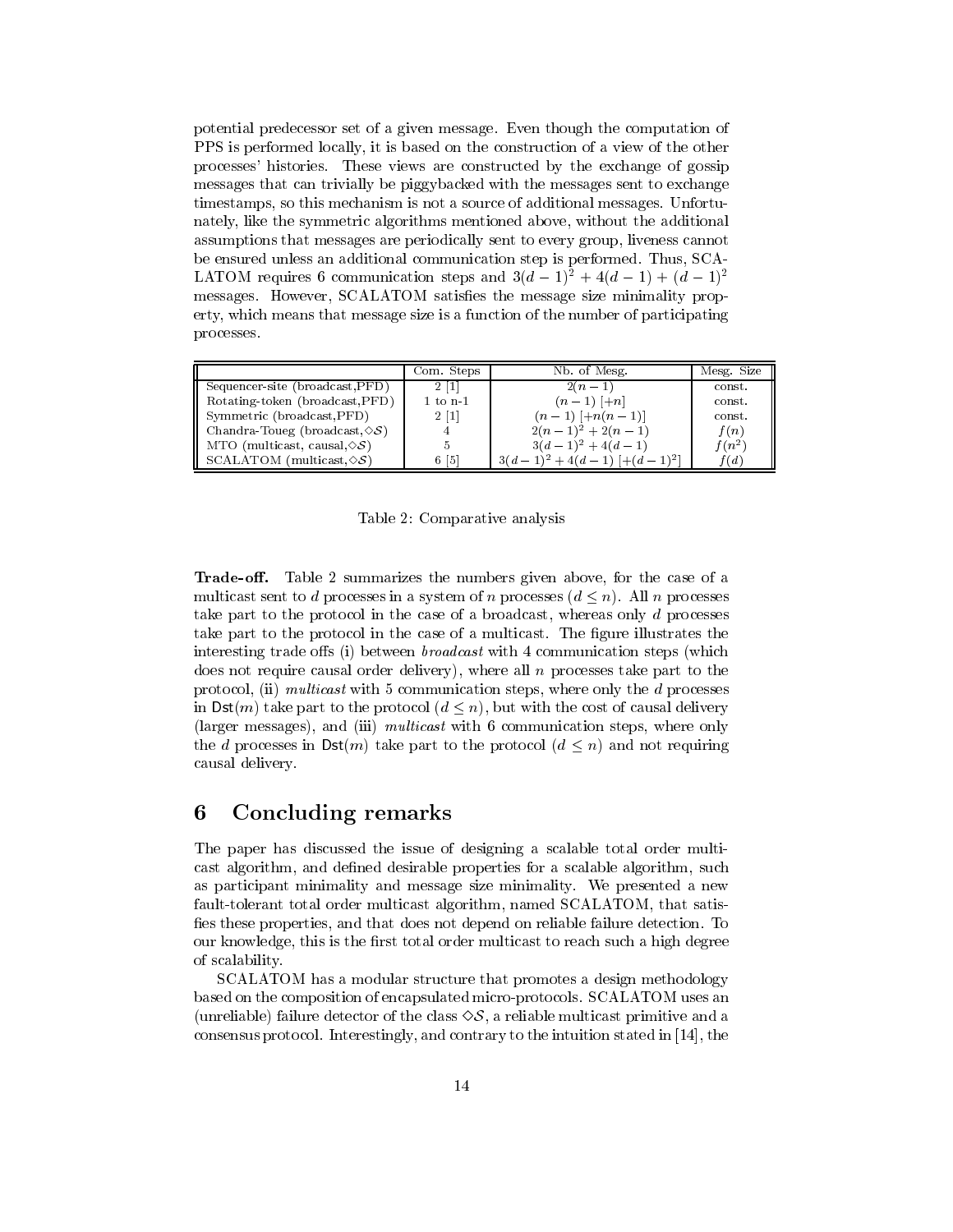protocol does not require causal order delivery of messages. SCALATOM does not require a membership service which might lead to incorrectly suspect correct processes and cause them to crash. Notice that not relying on a membership service does not preclude reintegrating crashed process after their recovery (see [13]).

We have compared the performances of SCALATOM with those of (less scalable) total order multicast algorithms. Not surprisingly, the price to pay for scalability is reflected in the high latency of SCALATOM, i.e., in the number of communication steps needed to deliver a message to the application. For instance, SCALATOM requires one more communication step than the MTO algorithm of [14], which satisfies participant minimality but not message size minimality. The latency of SCALATOM can be reduced (we can drop one communication step) if we assume that new messages are always multicast, or if we enable variable sharing between the sub-protocols used in SCALATOM. We are currently working on alternative optimizations that would preserve the scalable (and hence modular) nature of SCALATOM, and more generally on better understanding the trade-offs between scalability and latency.

### References

- [1] Y. Amir, L.E. Moser, P.M. Melliar-Smith, D.A. Agarwal, and P.Ciarfella. The Totem Single-Ring Ordering and Membership Protocol. ACM Trans. on Computer Systems,  $13(4):311-342$ , November 1995.
- [2] P.A. Bernstein, V. Hadzilacos, and N. Goodman. Concurrency Control and Recovery in Distributed Database Systems. Addison-Welsey, 1987.
- [3] K. Birman and T. Joseph. Reliable Communication in the Presence of Failures. ACM Trans. on Computer Systems,  $5(1):47-76$ , February 1987.
- [4] K. Birman, A. Schiper, and P. Stephenson. Lightweight Causal and Atomic Group Multicast. ACM Trans. on Computer Systems,  $9(3):272-314$ , August 1991.
- [5] T.D. Chandra and S. Toueg. Unreliable failure detectors for reliable distributed systems. Journal of ACM,  $34(1):225-267$ , 1996. A preliminary version appeared in the Proceedings of the Tenth ACM Symposium on Principles of Distributed Computing, pages 325-340. ACM Press, August 1991.
- [6] J. M. Chang and N. Maxemchuck. Reliable Broadcast Protocols. ACM Trans. on Computer Systems,  $2(3):251{-}273$ , August 1984.
- [7] D. Dolev, S. Kramer, and D. Malki. Early Delivery Totally Ordered Broadcast in Asynchronous Environments. In IEEE 23rd Int Symp on Fault-Tolerant Computing (FTCS-23), pages  $544-553$ , June 1993.
- [8] C. Dwork, N. Lynch, and L. Stockmeyer. Consensus in the presence of partial synchrony. Journal of  $ACM$ ,  $35(2):288{-}323$ , April 1988.
- [9] P. Ezhilchelvan, R. Macedo, and S. Shrivastava. Newtop: A Fault-Tolerant Group Communication Protocol. In IEEE 15th Intl. Conf. Distributed *Computing Systems, pages 296–306, May 1995.*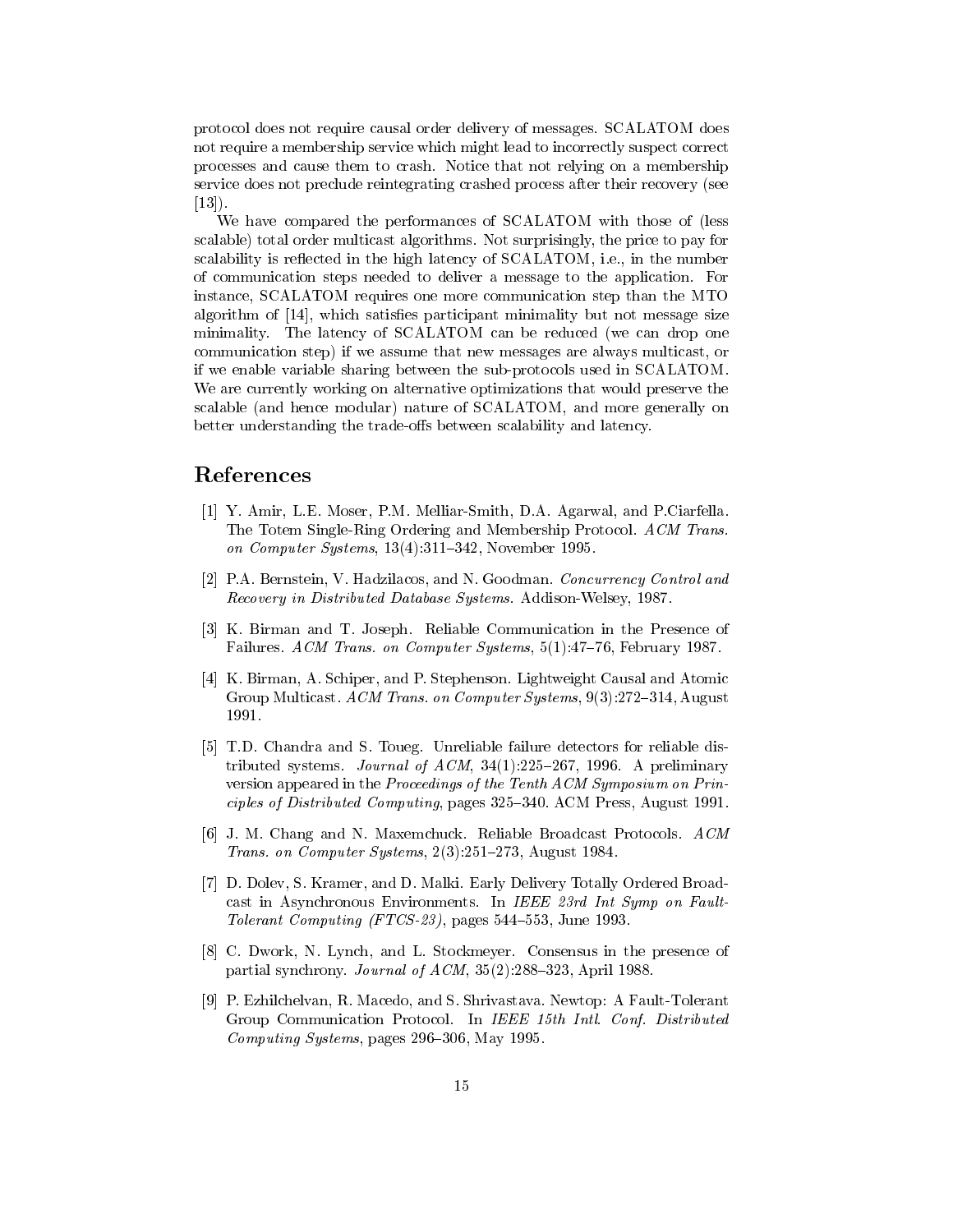- [10] C. Fetzer and F. Christian. On the possibility of consensus in asynchronous systems. Pacific Rim Int. Conference on Fault-Tolerant Systems, December 1995.
- [11] M. Fischer, N. Lynch, and M. Paterson. Impossibility of Distributed Consensus with One Faulty Process. Journal of ACM, 32:374-382, April 1985.
- [12] H. Garcia-Molina and A. Spauster. Ordered and Reliable Multicast Com munication. ACM Trans. on Computer Systems,  $9(3):242-271$ , August 1991.
- [13] R. Guerraoui and A. Schiper. Fault-Tolerance by Replication in Distributed Systems. In Proc Conference on Reliable Software Technologies (invited  $paper$ ), pages 38–57. Springer Verlag, LNCS 1088, June 1996.
- [14] R. Guerraoui and A. Schiper. Total order multicast to multiple groups. In IEEE 17th Intl. Conf. Distributed Computing Systems, pages  $578–585$ , May 1997.
- [15] V. Hadzilacos and S. Toueg. Fault-Tolerant Broadcasts and Related Problems. In Sape Mullender, editor, *Distributed Systems*, pages 97-145. ACM Press, 1993.
- [16] V. Hadzilacos and S. Toueg. Fault-Tolerant Broadcasts and Related Problems. Technical Report 94-1425, Department of Computer Science, Cornell University, May 1994.
- [17] M. Hiltunen and R. Schlichting. An approach to constructing modular fault-tolerant protocols. In Proceedings of the 12th Symposium on Reliable Distributed Systems, pages 105-114, Princeton, New Jersey, October 1993. IEEE.
- [18] X. Jia. A Total Ordering Multicast Protocol Using Propagation Trees. IEEE Trans. Parallel & Distributed Syst.,  $6(6):617{-}627$ , June 95.
- [19] M. F. Kaashoek, A. S. Tanenbaum, S. F. Hummel, and H. E. Bal. An Efficient Reliable Broadcast Protocol. Operating Systems Review,  $23(4):5$ 19, October 1989.
- [20] L. Lamport. Time, Clocks, and the Ordering of Events in a Distributed System. Comm.  $ACM$ ,  $21(7):558–565$ , July 78.
- [21] L. Moser, Y. Amir, P. Melliar-Smith, and D. Agarwal. Extended Virtual Synchrony. In IEEE 14th Intl. Conf. Distributed Computing Systems, pages 56{67, June 1994.
- [22] L. Rodrigues, H. Fonseca, and P. Verissimo. Totally ordered multicast in large-scale systems. In Proceedings of the 16th International Conference on Distributed Computing Systems, pages 503-510, Hong Kong, May 1996. IEEE.
- [23] L. Rodrigues and P. Verissimo.  $xAMp$ : a Multi-primitive Group Communications Service. In Proceedings of the 11th Symposium on Reliable Distributed Systems, pages 112-121, Houston, Texas, October 1992. IEEE.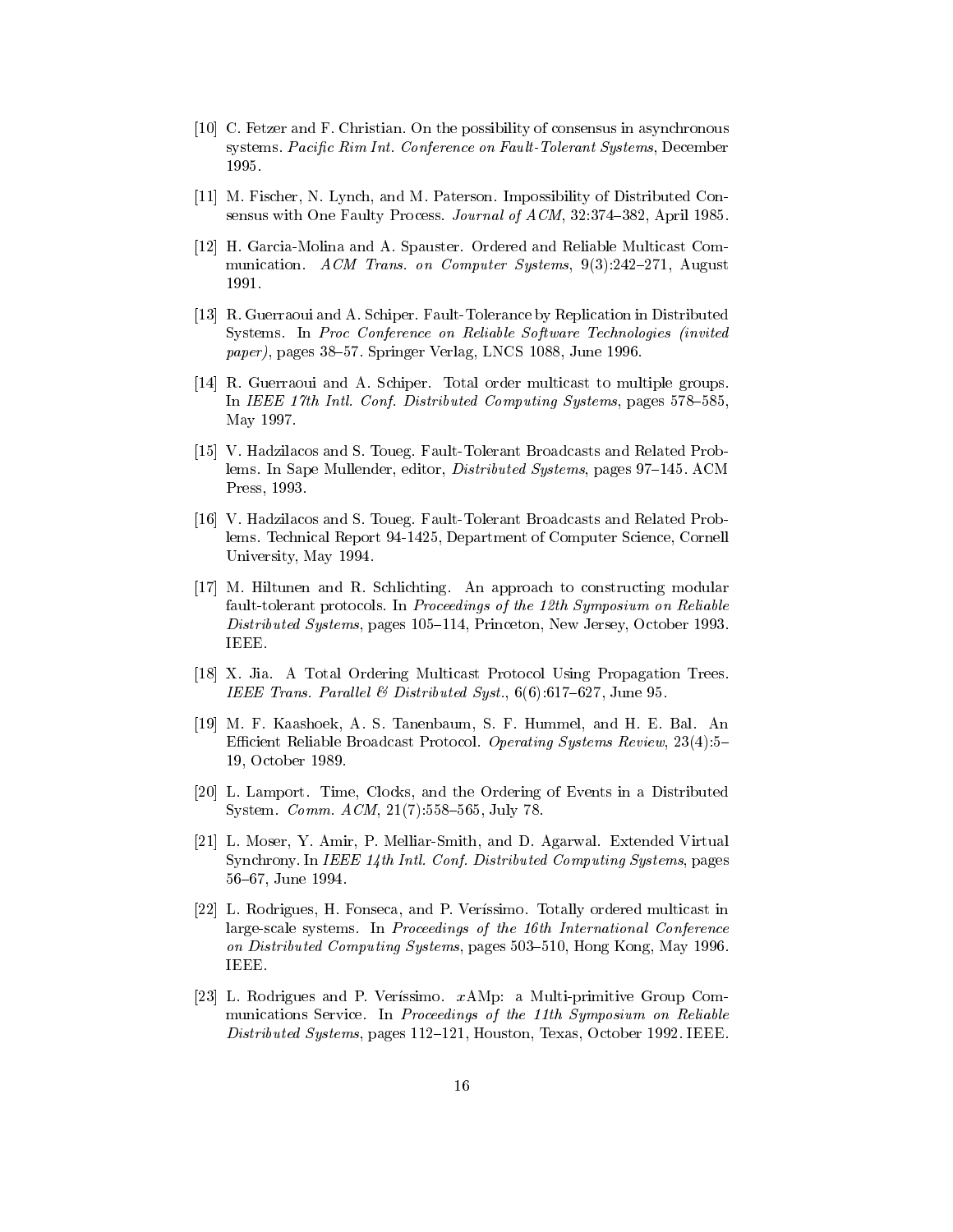- [24] D. Skeen. Determining the Last Process to Fail. ACM Trans. on Computer  $Systems, 3(1):15–30, 1985.$
- [25] D. Skeen. Unpublished communication. Feb 1985. Referenced in K. Birman and T.Joseph. Reliable Communication in the Presence of Failures. ACM Trans. on Computer Systems, 5(1):47-76, February 1987.

## Appendix: Proofs

**Lemma 1.** Consider the execution of TO-multicast $(m, \text{Dst}(m))$ . If a correct process  $p_i \in \text{Dst}(m)$  R-delivers m, then every correct process in  $\text{Dst}(m)$  eventually decides  $sn(m)$ .

Proof. By the agreement property of reliable multicast, every correct process in  $Dst(m)$  eventually R-delivers m, and sends the timestamp (rec-ts<sub>i</sub> $(m)$ ) associated to this delivery event to  $Dst(m)$  (step 2 of Figure 5). As we assume, among  $Dst(m)$ , a qualified majority of correct processes, every correct process in  $Dst(m)$  eventually gets the timestamp from a qualified majority of  $Dst(m)$ . Thus every correct process in  $Dst(m)$  eventually calls the consensus function (step 3 of Figure 5). As we assume a qualied ma jority of correct processes and a failure detector of class  $\Diamond S$ , the consensus algorithm eventually terminates [5], and hence every correct process eventually decides  $sn(m)$ .  $\Box$ 

**Lemma 2.** Consider the execution of TO-multicast $(m, \text{Dst}(m))$  and a correct process  $p_i$  in  $\mathsf{Dst}(m)$ . If  $p_i$  decides  $sn(m)$ , then  $p_i$  eventually computes  $PPS_i(m)$ .

PROOF. Consider a message m and assume a correct process  $p_i$  decides  $sn(m)$ . By the termination property of consensus, every correct process  $p_i$  eventually decides  $sn(m)$  and sends its local set history $(p_i, sn(m))$  to all the processes in its group (step 4 of Figure 5). As we assume that there is a majority of correct processes in every group,  $p_i$  eventually receives the set  $history(p_i, sn(m))$  of a majority of processes in its group and computes  $PPS_i(m)$  (step 5 of Figure 5).  $\Box$ 

**Lemma 3.** Consider the execution of TO-multicast $(m, \text{Dst}(m))$ , a correct process  $p_i$  in  $\text{Dst}(m)$  and the set of messages  $PPS_i(m)$ . For all messages  $m' \in PPS_i(m)$ ,  $p_i$  eventually decides  $sn(m')$ .

PROOF. As every message  $m' \in PPS_i(m)$  is R-delivered by a majority of processes in  $p_i$ 's group, then  $m'$  is R-delivered by at least one correct process in  $p_i$ 's group. By the agreement property of reliable multicast,  $p_i$  eventually R-delivers m', and by Lemma 1,  $p_i$  eventually decides sn(m').

**Lemma 4.** Consider the execution of TO-multicast $(m, \text{Dst}(m))$  and a correct process  $p_i$  in  $\text{Dst}(m)$ . If  $p_i$  decides  $sn(m)$  then  $p_i$  eventually TO-delivers m.

PROOF. (By contradiction) Consider a message m and assume a correct process  $p_i$  decides  $sn(m)$  but never TO-delivers m. By Lemma 2, as  $p_i$  decides  $sn(m)$  then  $p_i$  eventually computes  $PPS_i(m)$ . By Lemma 3, for all messages  $m' \in PPS_i(m)$ ,  $p_i$  eventually decides  $sn(m')$ . By the TO-delivery condition of SCALATOM, if  $p_i$  cannot TO-deliver m then there is a message  $m' \in PPS_i(m)$